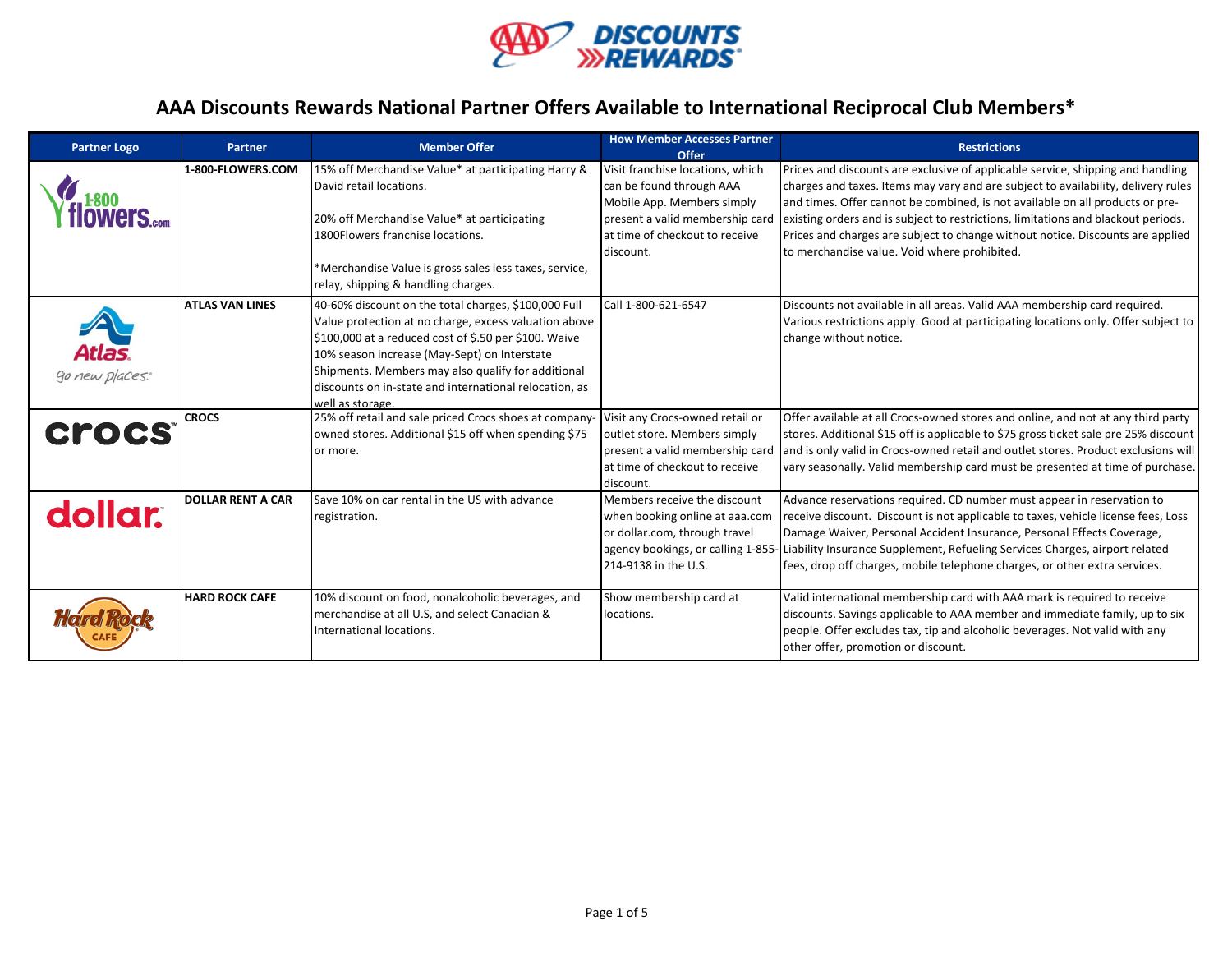

| <b>Partner Logo</b> | Partner                 | <b>Member Offer</b>                                                                                                                                                                                                                                                                                                                                                                                                                                                                                                                                                                                                                                                                                                                                                                                                                                                                                                                                                                                                                                                                               | <b>How Member Accesses Partner</b><br>Offer                                                                                                                                                                                                                                                                                                                                                     | <b>Restrictions</b>                                                                                                                                                                                                                                                                                                                                                                                                                                                                                                                                                                                                                                                                                                                                                                                                                                                                                                                                                                                                                                                                                                                                                                 |
|---------------------|-------------------------|---------------------------------------------------------------------------------------------------------------------------------------------------------------------------------------------------------------------------------------------------------------------------------------------------------------------------------------------------------------------------------------------------------------------------------------------------------------------------------------------------------------------------------------------------------------------------------------------------------------------------------------------------------------------------------------------------------------------------------------------------------------------------------------------------------------------------------------------------------------------------------------------------------------------------------------------------------------------------------------------------------------------------------------------------------------------------------------------------|-------------------------------------------------------------------------------------------------------------------------------------------------------------------------------------------------------------------------------------------------------------------------------------------------------------------------------------------------------------------------------------------------|-------------------------------------------------------------------------------------------------------------------------------------------------------------------------------------------------------------------------------------------------------------------------------------------------------------------------------------------------------------------------------------------------------------------------------------------------------------------------------------------------------------------------------------------------------------------------------------------------------------------------------------------------------------------------------------------------------------------------------------------------------------------------------------------------------------------------------------------------------------------------------------------------------------------------------------------------------------------------------------------------------------------------------------------------------------------------------------------------------------------------------------------------------------------------------------|
| <b>Hertz</b>        | <b>HERTZ CAR RENTAL</b> | Up to 20% discounts worldwide off car rental; 10%<br>off USA retail prepaid rates.                                                                                                                                                                                                                                                                                                                                                                                                                                                                                                                                                                                                                                                                                                                                                                                                                                                                                                                                                                                                                | reservations office, or visit<br>AAA.com/hertz.<br>calling the AAA Discounts &<br>Rewards International Booking<br>phone line. Dial the calling code<br>into the U.S. from your country;<br>Dial 866-AAA-SAVE (866-222-<br>7283). Members will pay for the<br>call until the call is answered.<br>AAA pays for the call until Hertz<br>answers and Hertz pays for the<br>remainder of the call. | Call 1-800-654-3080 or local Hertz Applicable discounts available at participating Hertz locations in the United<br>States and Internationally (not available in Canada). Benefits apply at Hertz<br>participating locations in the U.S. only. Advance reservations and other<br>restrictions may apply. Subject to availability. Minimum rental age restrictions<br>Reservations can also be made by apply; age differential charges and exceptions may apply. Qualified debit cards<br>with a Visa or MasterCard logo are accepted as a form of payment at time of<br>rental at most Hertz locations; contact Hertz prior to rental to verify<br>acceptance. Use of debit card to rent is subject to credit scoring upon arrival at<br>the rental location. A valid membership card of participating clubs' members<br>displaying the AAA Discounts & Rewards® logo, Show Your Card & Save® logo or<br>the Show Your Card® logo of ARC Europe is required at time of pickup. The<br>CDP# must appear on the rental reservation. As a part of the global discounts<br>program, the 'AAA member rate' at Hertz is available when providing this code<br>at the time of reservation. |
|                     | LANDRY'S, INC           | 10% discount on food and non-alcoholic beverages at<br>Aquarium Restaurants, Big Fish Seafood Bistro, Brick<br>House Tavern + Tap, Bubba Gump Shrimp Co. <sup>®</sup> ,<br>Cameron's Steakhouse®, Charley's Crab®, Chart<br>House®, Claim Jumper Restaurant, Columbus Fish<br>Market®, Downtown Aquarium®, Gandy Dancer®,<br>Grand Concourse, Joe's Crab Shack, Landry's Seafood,<br>Mai Tai Bar®, Meriwether's®, Mitchell's Fish Market®,<br>Mitchell's Steakhouse®, Pehoe's®, (select) Rainforest<br>Cafe®, River Crab Blue Water, Rusty Pelican®, Saltgrass<br>Steak House®, Simms Steakhouse and The Oceanaire<br>Seafood Room®.<br>10% discount on merchandise at the following<br>Landry's, Inc. concepts:<br>Aquarium Treasure Chest Gift Shop<br>Bubba Gump Shrimp Co. <sup>®</sup><br>Rainforest Cafe <sup>®</sup><br>10% discount at the following hotel restaurants:<br>Palm Court at Hilton Galveston Island Resort<br>Jetty and B. Jiggers at Holiday Inn Resort Galveston-<br>On the Beach<br>Blake's Bistro at The San Luis Resort<br>Ballpark Café at The Westin Houston Downtown | Show membership card at<br>locations.                                                                                                                                                                                                                                                                                                                                                           | Offer excludes tax, tip and alcoholic beverages. Not valid with any other offer,<br>promotion, or discount (including Landry's Select Club). Valid for up to six<br>people per AAA membership card. Subject to change without notice. Not valid<br>on previous purchases. Discounts are available at the following Landry's<br>restaurants only: Aquarium Restaurant, Downtown Aquarium, Babin's, Big Fish<br>Seafood Bistro, Brenner's Steakhouse, Bubba Gump Shrimp Co.®, Cameron's<br>Steakhouse®, Charley's Crab®, Chart House®, Peohe's®, Claim Jumper,<br>Columbus Fish Market®, Fish Tales, Fisherman's Wharf, Gandy Dancer®, Grand<br>Concourse, Joe's Crab Shack, La Griglia, Landrys Seafood House, Mai Tai Bar®,<br>Meriwether's®, Mitchell's Fish Market®, Mitchell's Steakhouse®, River Crab,<br>Rusty Pelican®, Saltgrass Steak House®, Simms Steakhouse, The Oceanaire<br>Seafood Room®, Vic & Anthony's- Houston, select Rainforest Cafe locations<br>excluding: Disney World Animal Kingdom, Disney World Marketplace, and<br>Disneyland. Discount is not valid at other Landry's owned properties.                                                                |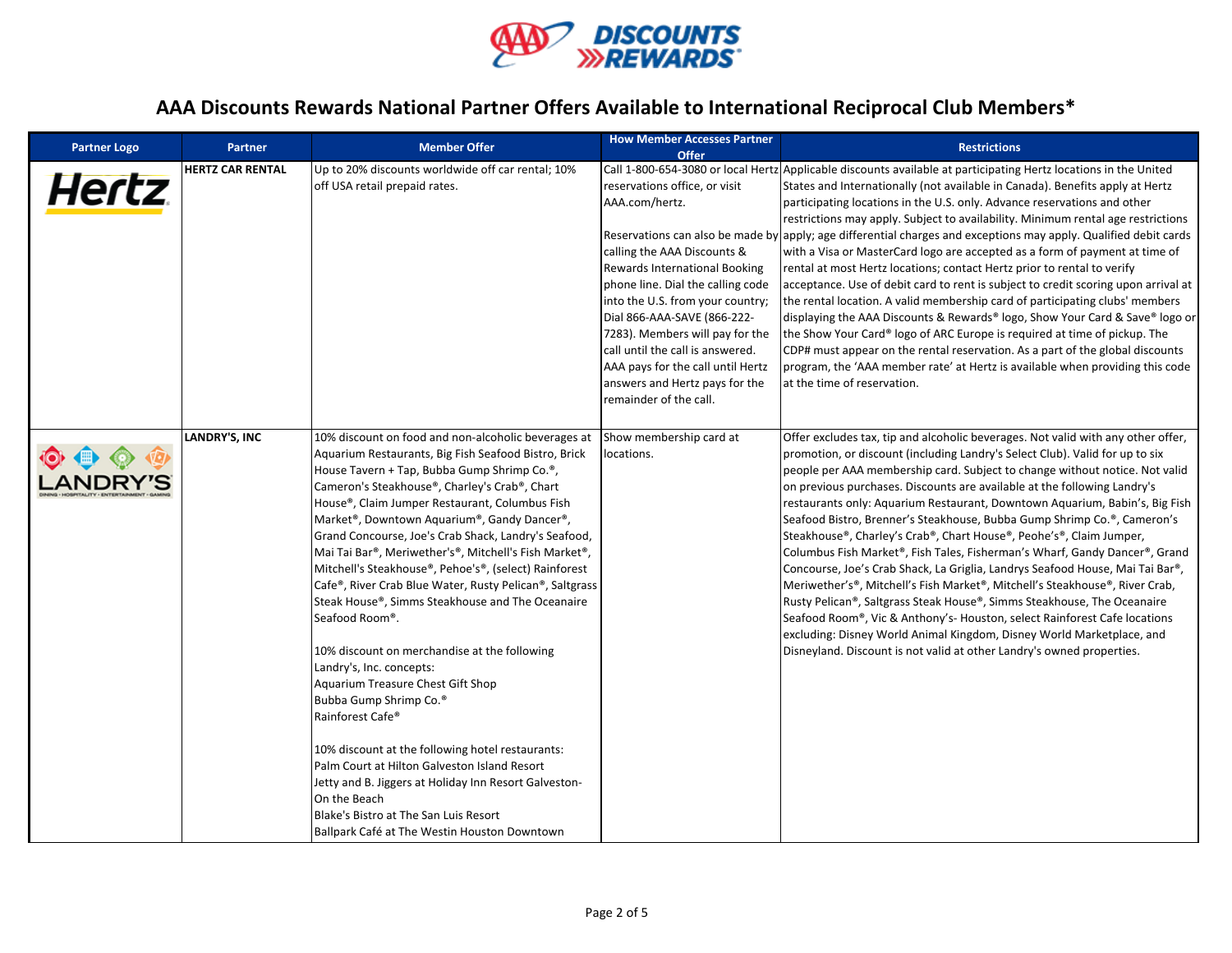

| <b>Partner Logo</b>  | <b>Partner</b>                         | <b>Member Offer</b>                                                                                                                                                                                                                                                                                                                                                                                                        | <b>How Member Accesses Partner</b><br><b>Offer</b>                                                                                   | <b>Restrictions</b>                                                                                                                                                                                                                                                                                                                                                                                                                                                                                                                                                                                                                                                                                                                                                                                                                                                                                                                                                                                                                                                     |
|----------------------|----------------------------------------|----------------------------------------------------------------------------------------------------------------------------------------------------------------------------------------------------------------------------------------------------------------------------------------------------------------------------------------------------------------------------------------------------------------------------|--------------------------------------------------------------------------------------------------------------------------------------|-------------------------------------------------------------------------------------------------------------------------------------------------------------------------------------------------------------------------------------------------------------------------------------------------------------------------------------------------------------------------------------------------------------------------------------------------------------------------------------------------------------------------------------------------------------------------------------------------------------------------------------------------------------------------------------------------------------------------------------------------------------------------------------------------------------------------------------------------------------------------------------------------------------------------------------------------------------------------------------------------------------------------------------------------------------------------|
| LENSCRAFTERS         | <b>LENSCRAFTERS</b>                    | 30% off retail price of complete pairs of prescription<br>glasses and sunglasses, or \$75 off single-vision and<br>\$115 off multi-focal prescription glasses, whichever<br>offers greatest discount, 30% off eye exams, 15% off<br>lenses only, 10% off contact lenses. When the in-store<br>promotion price is lowest, members get an additional<br>\$5.00 off (offer valid at participating LensCrafters<br>locations). | Visit stores.                                                                                                                        | Valid AAA membership required. Present this offer to receive 30% off a<br>complete pair (frame and lenses) with your AAA Membership. Valid AAA<br>Membership required. Complete pair purchase required (frame and lenses) to<br>receive 30% off frame and lenses. The frame, lenses, and lens options discounts<br>and fees apply only if a complete pair is purchased in the same transaction.<br>Items purchased separately will be discounted 15% off the retail price. Valid on<br>multiple pairs. AAA Vision Discounts are administered by EyeMed Vision Care<br>(EyeMed). These are not insurance programs and may be discontinued at any<br>time. These discounts cannot be combined with any other discounts,<br>promotions, coupons or vision care plans, previous purchases, readers or<br>nonprescription sunglasses. Valid prescription required. The cost of an eye<br>exam is not included. No cash value. Valid at participating locations only. Void<br>where prohibited by law. Additional restrictions may apply. See store associate<br>for details. |
| O OPTICAL            | <b>TARGET OPTICAL</b>                  | \$10 off everyday low prices (complete pair), \$10 off<br>frames and \$5 off lenses purchased separately, 10%<br>off plano (non-prescription) sunglasses, 10% off<br>contact lenses, 30% of eye exams                                                                                                                                                                                                                      | Visit stores.                                                                                                                        | Valid AAA membership required. Discount off tag price. Valid on multiple pairs.<br>Frame and lenses purchase with valid prescription required. Cannot be<br>combined with any other offer, previous purchases, or vision and insurance<br>plans. Some restrictions apply. Some brands excluded. See store for details.<br>Void where prohibited. Valid at participating locations. Eye exams available by<br>Independent Doctors of Optometry at or next to Target Optical in most states.<br>Doctors in some states are employed by the location. Target Optical® is a<br>registered mark of Target Brands, Inc. used under license.                                                                                                                                                                                                                                                                                                                                                                                                                                   |
| <i><b>PENSKE</b></i> |                                        | PENSKE TRUCK RENTAL 12% off one-way and local truck rentals; 12% off<br>moving supplies and accessories.                                                                                                                                                                                                                                                                                                                   | Reserve truck rental by calling 1-<br>card at rental location.                                                                       | Only local rentals available in Canada. Discounts only applicable to daily fixed<br>877-222-7924. Show membership rate and any mileage charges on rental of truck. Not applicable to deposits and<br>charges for optional protection plans, insurance and taxes. Offer cannot be<br>combined with any other discount offer or special promotional offer.                                                                                                                                                                                                                                                                                                                                                                                                                                                                                                                                                                                                                                                                                                                |
| Reebok $\triangle$   | <b>REEBOK OUTLET</b><br><b>STORES</b>  | 20% off the total purchase price at all U.S. Reebok<br><b>Outlet Stores.</b>                                                                                                                                                                                                                                                                                                                                               | Visit outlet shopping centers<br>where Reebok Outlets are<br>featured. Members simply<br>at time of checkout to receive<br>discount. | Must present a valid membership card at time of checkout to receive discount.<br>Discount does not apply to the purchase of gift cards, prior purchases,<br>Footwear Search, and Jersey Search. Cannot be combined with any other<br>present a valid membership card   coupon or discount. Valid at U.S. Reebok Outlet Stores only.                                                                                                                                                                                                                                                                                                                                                                                                                                                                                                                                                                                                                                                                                                                                     |
| <b>!Flags</b>        | <b>SIX FLAGS THEME</b><br><b>PARKS</b> | \$5 off general admission at gate; \$2 off general<br>admission at Six Flags Water Parks; 10% off on<br>merchandise with purchase of \$15 or more at<br>participating locations.                                                                                                                                                                                                                                           | Visit any of the theme parks and<br>show membership card at gate,<br>or visit local AAA office for<br>greater savings on tickets.    | Savings applicable to AAA member and immediate family, up to six people. Up<br>to 30% off online tickets, plus a 33% savings on the print-n-go fee at<br>AAA.com/SixFlags. \$5 off general admission; \$2 off general admission at Six<br>Flags Water Parks; 10% off on merchandise purchases of \$15 or more at all Six<br>Flags operated locations.                                                                                                                                                                                                                                                                                                                                                                                                                                                                                                                                                                                                                                                                                                                   |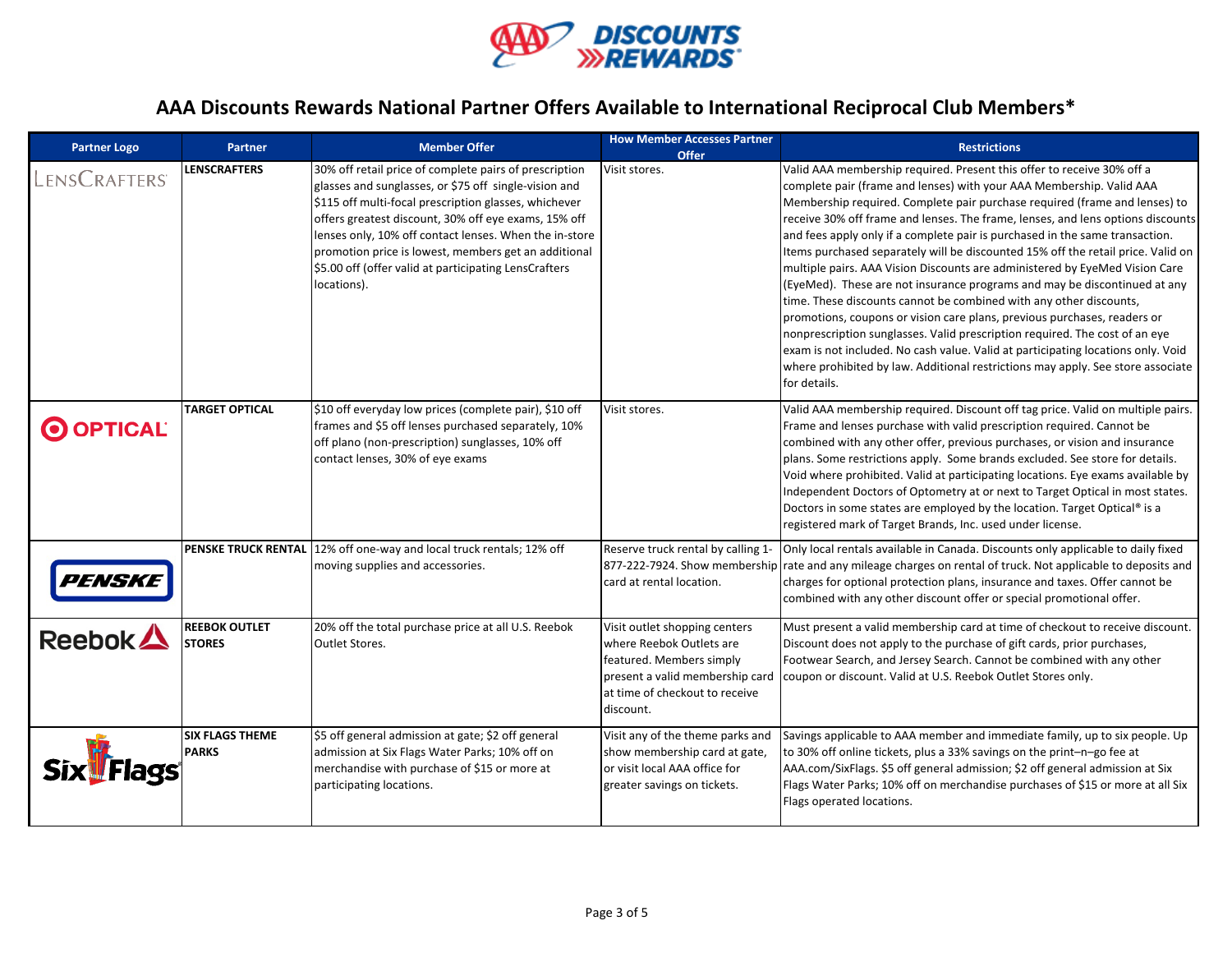

| <b>Partner Logo</b>      | <b>Partner</b>            | <b>Member Offer</b>                                                                                                             | <b>How Member Accesses Partner</b><br>Offer                                                                                                                         | <b>Restrictions</b>                                                                                                                                                                                                                                                                                                                                                                                                                                                                                                  |
|--------------------------|---------------------------|---------------------------------------------------------------------------------------------------------------------------------|---------------------------------------------------------------------------------------------------------------------------------------------------------------------|----------------------------------------------------------------------------------------------------------------------------------------------------------------------------------------------------------------------------------------------------------------------------------------------------------------------------------------------------------------------------------------------------------------------------------------------------------------------------------------------------------------------|
| <b>Sams&amp;nite</b>     | <b>SAMSONITE</b>          | 20% off at all Samsonite-owned stores and outlets,<br>including sale merchandise.                                               | at time of checkout to receive<br>discount.                                                                                                                         | Visit any Samsonite-owned retail Valid AAA membership card must be presented at time of purchase. Valid at<br>or outlet store. Members simply   U.S. Samsonite retail locations. Cannot be combined with any other coupon or<br>present a valid membership card discount. Not valid on gift certificates, previous purchases or clearance items.                                                                                                                                                                     |
| <b>Tanger</b><br>Outlets | <b>TANGER OUTLETS</b>     | Members receive an exclusive coupon book offering<br>discounts up to 20% at select merchants located at<br>most Tanger centers. | Present membership card at the<br>outlet centers' Shopper Services<br>desk to receive coupon booklet.                                                               | Valid at Tanger Outlet Centers only. Not valid with any other coupon or offer.<br>Limit one coupon per customer. Not valid on prior purchases or the purchase of<br>gift certificates or gift cards.                                                                                                                                                                                                                                                                                                                 |
|                          | THE PARKING SPOT          | Save 10% on near-airport parking.                                                                                               | Reserve through any AAA travel<br>office or visit any of The Parking<br>Spot storefront locations to<br>receive discount. Valid AAA<br>membership card is required. | Member offer cannot be combined with any other coupon offer, on prior<br>purchases, or on the purchase of gift cards. Valid membership card is required.                                                                                                                                                                                                                                                                                                                                                             |
| <b>The UPS Store</b>     | THE UPS STORE             | 15% off printing, copying, binding, laminating, office<br>supplies, packing materials and mailbox services; 5%<br>off shipping  | Shop at any of The UPS Stores<br>across the country.                                                                                                                | Members must present a valid membership card at The UPS Store location to<br>receive their savings. Neither The UPS Store, Inc. nor The UPS Store® franchise<br>network are affiliates of AAA, and no sponsorship or endorsement is intended<br>or implied. The UPS Store locations are independently owned and operated by<br>licensed franchisees of The UPS Store, Inc. in the USA and by its master licensee<br>and its franchisees in Canada. Services, pricing and hours of operation may vary<br>by location. |
|                          | <b>THRIFTY CAR RENTAL</b> | Save 8% on car rental in the US with advance<br>registration.                                                                   | Members receive the discount<br>when booking online at aaa.com<br>or thrifty.com, through travel<br>214-9140 in the U.S.                                            | Advance reservations required. CD number must appear in reservation to<br>receive discount. Discount is not applicable to taxes, vehicle license fees, Loss<br>Damage Waiver, Personal Accident Insurance, Personal Effects Coverage,<br>agency bookings, or calling 1-855- Liability Insurance Supplement, Refueling Services Charges, airport related<br>fees, drop off charges, mobile telephone charges, or other extra services.                                                                                |